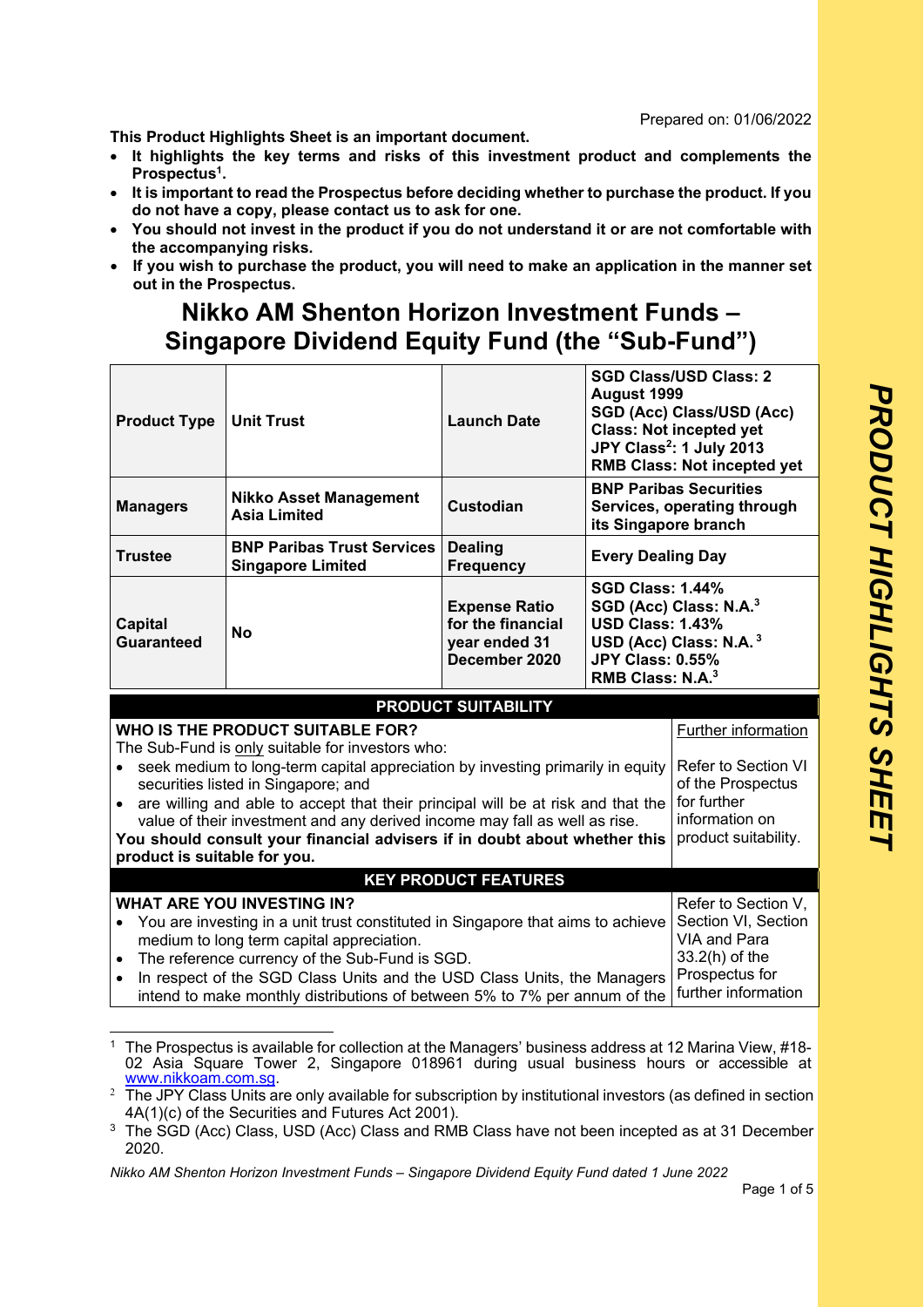| NAV per Unit. Please take note of the risks relating to income distributions<br>explained under the "Key Risks" section.                                                                                                                                                                                                                                                                                                                                                                                                                                                                                                                                                                                                                                                                                                                                                                                                                                                                                                                                                                                                                                                                                                       | on features of the<br>product.                                                                                                                                                                                          |
|--------------------------------------------------------------------------------------------------------------------------------------------------------------------------------------------------------------------------------------------------------------------------------------------------------------------------------------------------------------------------------------------------------------------------------------------------------------------------------------------------------------------------------------------------------------------------------------------------------------------------------------------------------------------------------------------------------------------------------------------------------------------------------------------------------------------------------------------------------------------------------------------------------------------------------------------------------------------------------------------------------------------------------------------------------------------------------------------------------------------------------------------------------------------------------------------------------------------------------|-------------------------------------------------------------------------------------------------------------------------------------------------------------------------------------------------------------------------|
| <b>Investment Strategy</b>                                                                                                                                                                                                                                                                                                                                                                                                                                                                                                                                                                                                                                                                                                                                                                                                                                                                                                                                                                                                                                                                                                                                                                                                     |                                                                                                                                                                                                                         |
| The Sub-Fund aims to achieve capital appreciation by investing primarily in<br>equities listed on the Singapore Exchange Securities Trading Limited that<br>offer attractive and sustainable dividend payments. In addition, the Sub-Fund<br>may also invest in equities listed outside of Singapore offering attractive and<br>sustainable dividend payments. The Sub-Fund will invest more than 55% of<br>its assets in shares of corporations (the effect of which would be that<br>investments by the Sub-Fund in other equities such as real estate investment<br>trusts, business trusts, exchange traded funds and collective investment<br>schemes which are in the nature of equities would be limited by having to meet<br>the more than 55% requirement).<br>The Managers manage the portfolio by selecting Singapore listed equities<br>which offer attractive and sustainable dividend payments with the potential for<br>long term capital appreciation. The Managers may also invest in non-Straits<br>Times Index (STI) component stocks as well as stocks listed outside of<br>Singapore with these characteristics. All stocks are selected on the basis of a<br>mixture of top-down and bottom-up analysis. | Refer to Section VI<br>of the Prospectus<br>for further<br>information on the<br>investment strategy<br>of the Sub-Fund.                                                                                                |
| <b>Parties Involved</b>                                                                                                                                                                                                                                                                                                                                                                                                                                                                                                                                                                                                                                                                                                                                                                                                                                                                                                                                                                                                                                                                                                                                                                                                        |                                                                                                                                                                                                                         |
| WHO ARE YOU INVESTING WITH?<br>The Managers are Nikko Asset Management Asia Limited and the Trustee<br>is BNP Paribas Trust Services Singapore Limited.<br>The Sub-Fund is a sub-fund of the umbrella unit trust called the Nikko AM<br><b>Shenton Horizon Investment Funds.</b><br>The Custodian is BNP Paribas Securities Services, operating through its<br>Singapore branch.                                                                                                                                                                                                                                                                                                                                                                                                                                                                                                                                                                                                                                                                                                                                                                                                                                               | Refer to Section II,<br>Section III and the<br>Appendix of the<br>Prospectus for<br>further information<br>on the role and<br>responsibilities of<br>these entities and<br>what happens if<br>they become<br>insolvent. |
| <b>KEY RISKS</b>                                                                                                                                                                                                                                                                                                                                                                                                                                                                                                                                                                                                                                                                                                                                                                                                                                                                                                                                                                                                                                                                                                                                                                                                               |                                                                                                                                                                                                                         |
| WHAT ARE THE KEY RISKS OF THIS INVESTMENT?<br>You should be aware that the price of Units can go down as well as up. The<br>value of the product and its dividends or coupons may rise or fall. The<br>following are key risk factors that may cause you to lose some or all of your<br>investment.                                                                                                                                                                                                                                                                                                                                                                                                                                                                                                                                                                                                                                                                                                                                                                                                                                                                                                                            | Refer to Section IX<br>of the Prospectus<br>for further<br>information on risks<br>of the product.                                                                                                                      |
| <b>Market and Credit Risks</b>                                                                                                                                                                                                                                                                                                                                                                                                                                                                                                                                                                                                                                                                                                                                                                                                                                                                                                                                                                                                                                                                                                                                                                                                 |                                                                                                                                                                                                                         |
| You are exposed to market risk. The price of the securities comprised in the<br>portfolio of the Sub-Fund and its Units, and the income from them, may be<br>influenced by political and economic conditions, changes in interest rates,<br>earnings of the corporations whose securities are comprised in the portfolio,<br>and the market's perception of the securities.                                                                                                                                                                                                                                                                                                                                                                                                                                                                                                                                                                                                                                                                                                                                                                                                                                                    |                                                                                                                                                                                                                         |
| <b>Liquidity Risks</b>                                                                                                                                                                                                                                                                                                                                                                                                                                                                                                                                                                                                                                                                                                                                                                                                                                                                                                                                                                                                                                                                                                                                                                                                         |                                                                                                                                                                                                                         |
| The Sub-Fund is not listed and you can redeem only on Dealing Days.                                                                                                                                                                                                                                                                                                                                                                                                                                                                                                                                                                                                                                                                                                                                                                                                                                                                                                                                                                                                                                                                                                                                                            |                                                                                                                                                                                                                         |
| <b>Product-Specific Risks</b>                                                                                                                                                                                                                                                                                                                                                                                                                                                                                                                                                                                                                                                                                                                                                                                                                                                                                                                                                                                                                                                                                                                                                                                                  |                                                                                                                                                                                                                         |
| You are exposed to equity risk. The Sub-Fund may invest in stocks and<br>other equity securities, which are subject to market risks and are generally<br>more volatile than investment-grade fixed income securities. The Units may<br>therefore be subject to greater price volatility.<br>You are exposed to country specific risk. The Sub-Fund may invest in                                                                                                                                                                                                                                                                                                                                                                                                                                                                                                                                                                                                                                                                                                                                                                                                                                                               |                                                                                                                                                                                                                         |
| securities of a limited number of countries and will therefore be exposed to<br>fluctuations in the economies of these countries, and the market, currency,                                                                                                                                                                                                                                                                                                                                                                                                                                                                                                                                                                                                                                                                                                                                                                                                                                                                                                                                                                                                                                                                    |                                                                                                                                                                                                                         |

*Nikko AM Shenton Horizon Investment Funds – Singapore Dividend Equity Fund dated 1 June 2022* 

political, social environment and other risks related specifically to these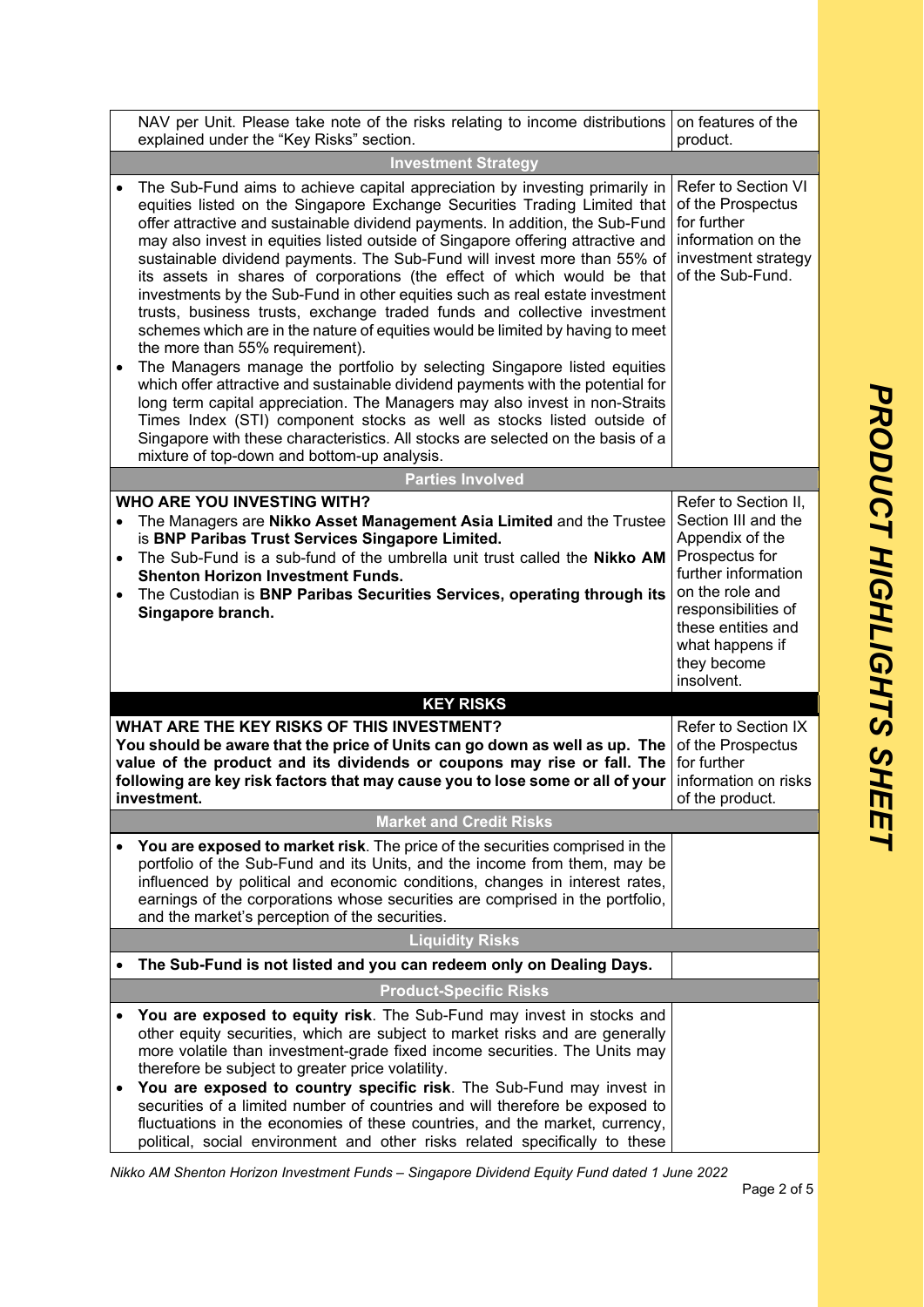|                                                                                                                                                                                                                                                                                                                | countries, which may affect the market price of its investments in these<br>countries. The potential volatility of the Sub-Fund may also increase due to<br>the increased concentration risk.                                                                                                                   |                                                                                                                                                                                                      |                                                |
|----------------------------------------------------------------------------------------------------------------------------------------------------------------------------------------------------------------------------------------------------------------------------------------------------------------|-----------------------------------------------------------------------------------------------------------------------------------------------------------------------------------------------------------------------------------------------------------------------------------------------------------------|------------------------------------------------------------------------------------------------------------------------------------------------------------------------------------------------------|------------------------------------------------|
| $\bullet$                                                                                                                                                                                                                                                                                                      | You are exposed to the risk associated with the investment strategy of<br>the Sub-Fund. The Managers' ability to make any distribution payout largely<br>depends on the successful execution of the investment strategy of the Sub-<br>Fund.                                                                    |                                                                                                                                                                                                      |                                                |
| You are exposed to income distribution risk. The Managers have the<br>absolute discretion to determine whether income of the Sub-Fund (if any) may<br>be distributed to Holders. Where distributions are paid out of capital of the<br>Sub-Fund or the relevant Class, the NAV of the Sub-Fund or the relevant |                                                                                                                                                                                                                                                                                                                 |                                                                                                                                                                                                      |                                                |
|                                                                                                                                                                                                                                                                                                                | Class will be reduced and this will be reflected in the realisation price of the<br>Units of the Sub-Fund or the relevant Class.                                                                                                                                                                                |                                                                                                                                                                                                      |                                                |
| $\bullet$                                                                                                                                                                                                                                                                                                      | You are exposed to financial derivatives risk. The Managers may in their<br>absolute discretion, invest in financial derivatives instruments for the<br>purposes of hedging, efficient portfolio management and/or optimising<br>returns. While the prudent and judicious use of derivatives can be beneficial, |                                                                                                                                                                                                      |                                                |
|                                                                                                                                                                                                                                                                                                                | derivatives involve risks different from, and in some cases, greater than, the<br>risks presented by more traditional investments. The Sub-Fund may invest<br>into underlying funds which use or invest in FDIs, and it is possible that                                                                        |                                                                                                                                                                                                      |                                                |
|                                                                                                                                                                                                                                                                                                                |                                                                                                                                                                                                                                                                                                                 | the Sub-Fund's NAV may be subject to volatility due to the Sub-Fund's<br>and/or the relevant underlying funds' usage or investment in FDIs.                                                          |                                                |
|                                                                                                                                                                                                                                                                                                                |                                                                                                                                                                                                                                                                                                                 | You should be aware that your investment in the Sub-Fund may be exposed<br>to other risks of an exceptional nature from time to time.                                                                |                                                |
|                                                                                                                                                                                                                                                                                                                |                                                                                                                                                                                                                                                                                                                 | <b>FEES AND CHARGES</b>                                                                                                                                                                              |                                                |
|                                                                                                                                                                                                                                                                                                                |                                                                                                                                                                                                                                                                                                                 |                                                                                                                                                                                                      |                                                |
| $\bullet$                                                                                                                                                                                                                                                                                                      | Payable directly by you<br>Refer to Section<br>You will need to pay the following fees and charges as a percentage of your<br>VIII of the<br>gross investment sum:<br>Prospectus for                                                                                                                            |                                                                                                                                                                                                      |                                                |
|                                                                                                                                                                                                                                                                                                                | <b>Initial Sales Charge</b>                                                                                                                                                                                                                                                                                     | For the SGD Class, the SGD (Acc) Class, the<br>USD Class, the USD (Acc) Class and the RMB<br>Class<br>Current: Up to 5.00%; Maximum: 5.00%                                                           | further information<br>on fees and<br>charges. |
|                                                                                                                                                                                                                                                                                                                | <b>Realisation Charge</b>                                                                                                                                                                                                                                                                                       | Current: Nil; Maximum: 1%                                                                                                                                                                            |                                                |
|                                                                                                                                                                                                                                                                                                                | <b>Conversion Fee (for</b><br>conversion of Units<br>within Nikko AM<br><b>Shenton Horizon</b><br><b>Investment Funds)</b>                                                                                                                                                                                      | Current: Nil; Maximum: 1% of the value<br>converted or SGD500, whichever is lower                                                                                                                    |                                                |
|                                                                                                                                                                                                                                                                                                                | <b>Exchange Fee (for</b><br>exchange of Units for<br>units of any other<br><b>Group Trust)</b>                                                                                                                                                                                                                  | Where the Initial Sales Charge for the Units being<br>exchanged is less than the initial sales charge<br>payable for the units of the Group Trust being<br>acquired, the difference will be charged. |                                                |
|                                                                                                                                                                                                                                                                                                                | • The approved distributors of the Managers may also charge additional fees<br>not listed in the Prospectus. You should therefore check with the approved<br>distributors before subscribing for Units.                                                                                                         |                                                                                                                                                                                                      |                                                |
| Payable by the Sub-Fund from invested proceeds                                                                                                                                                                                                                                                                 |                                                                                                                                                                                                                                                                                                                 |                                                                                                                                                                                                      |                                                |
|                                                                                                                                                                                                                                                                                                                | The Sub-Fund will pay the following fees and charges to the Managers,<br>Trustee and other parties:                                                                                                                                                                                                             |                                                                                                                                                                                                      |                                                |
|                                                                                                                                                                                                                                                                                                                | <b>Annual Management</b>                                                                                                                                                                                                                                                                                        | For the SGD Class, the SGD (Acc) Class, the USD                                                                                                                                                      |                                                |
|                                                                                                                                                                                                                                                                                                                | <b>Participation</b>                                                                                                                                                                                                                                                                                            | Class, the USD (Acc) Class and the RMB Class                                                                                                                                                         |                                                |
|                                                                                                                                                                                                                                                                                                                | (a) Retained by<br><b>Manager</b>                                                                                                                                                                                                                                                                               | Current: 1.25% of the relevant Class' NAV;<br>Maximum: 2.0% of the relevant Class' NAV                                                                                                               |                                                |

*Nikko AM Shenton Horizon Investment Funds – Singapore Dividend Equity Fund dated 1 June 2022*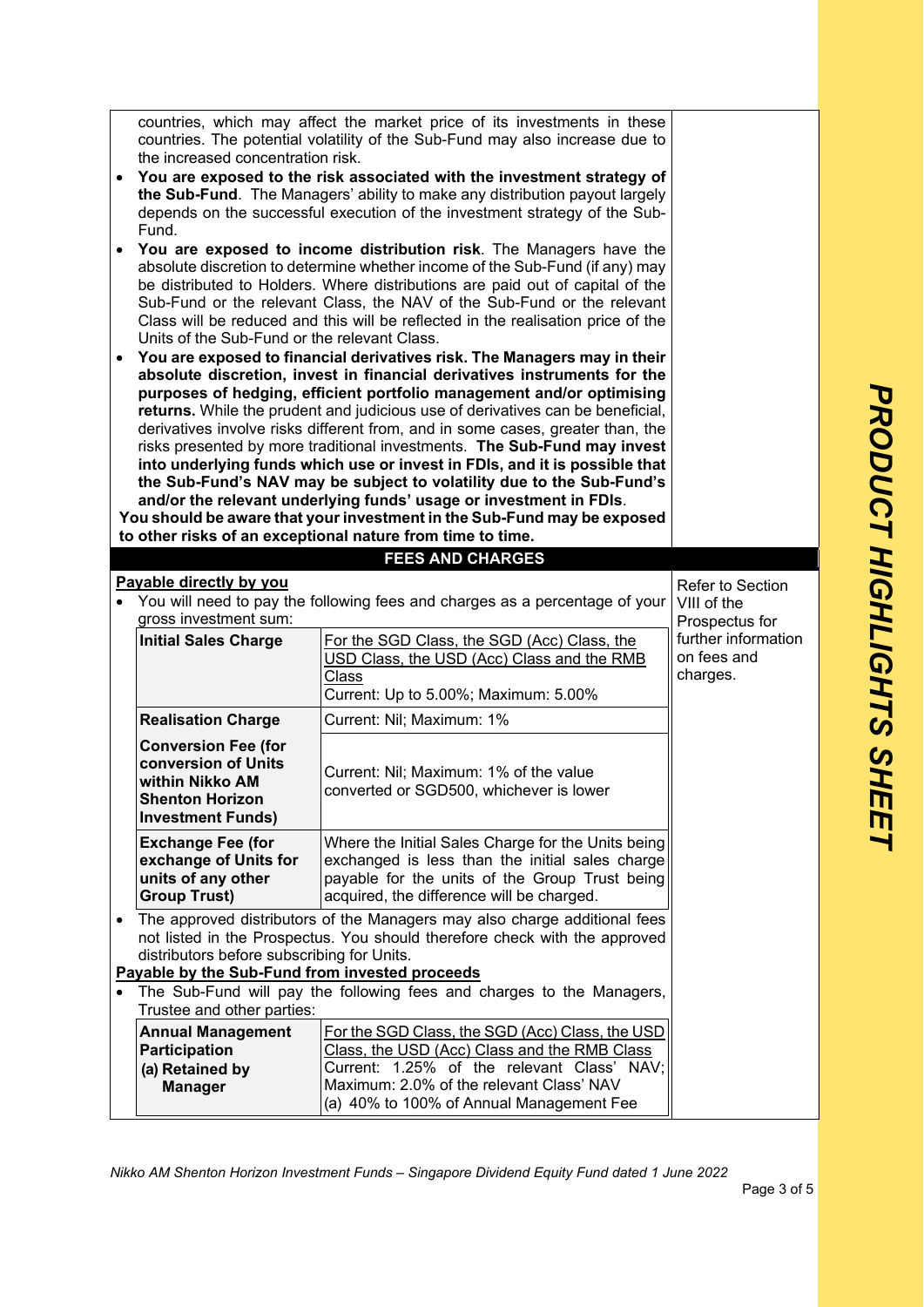|                                                                                                                                                                                                                                                                                                                                                                                                                                                                                                                | (b) Paid by Manager to<br>financial adviser<br>(trailer fee)                                                                                                                                                                                                                                                                                                                                                                                                                                                                                                                                                                                                                                                                                                                                                                                                                                                                                                                                                              | (b) 0% to 60% <sup>4</sup> of Annual Management fee                                 |                                                                                                                     |
|----------------------------------------------------------------------------------------------------------------------------------------------------------------------------------------------------------------------------------------------------------------------------------------------------------------------------------------------------------------------------------------------------------------------------------------------------------------------------------------------------------------|---------------------------------------------------------------------------------------------------------------------------------------------------------------------------------------------------------------------------------------------------------------------------------------------------------------------------------------------------------------------------------------------------------------------------------------------------------------------------------------------------------------------------------------------------------------------------------------------------------------------------------------------------------------------------------------------------------------------------------------------------------------------------------------------------------------------------------------------------------------------------------------------------------------------------------------------------------------------------------------------------------------------------|-------------------------------------------------------------------------------------|---------------------------------------------------------------------------------------------------------------------|
|                                                                                                                                                                                                                                                                                                                                                                                                                                                                                                                | <b>Annual Trustee's Fee</b>                                                                                                                                                                                                                                                                                                                                                                                                                                                                                                                                                                                                                                                                                                                                                                                                                                                                                                                                                                                               | Currently below 0.05% of the Sub-Fund's NAV;<br>Maximum: 0.2% of the Sub-Fund's NAV |                                                                                                                     |
|                                                                                                                                                                                                                                                                                                                                                                                                                                                                                                                | <b>Other substantial</b><br>fees/charges                                                                                                                                                                                                                                                                                                                                                                                                                                                                                                                                                                                                                                                                                                                                                                                                                                                                                                                                                                                  | For the financial year ended 31 December 2020:<br>Transaction costs: 0.25 %         |                                                                                                                     |
|                                                                                                                                                                                                                                                                                                                                                                                                                                                                                                                |                                                                                                                                                                                                                                                                                                                                                                                                                                                                                                                                                                                                                                                                                                                                                                                                                                                                                                                                                                                                                           | <b>VALUATIONS AND EXITING FROM THIS INVESTMENT</b>                                  |                                                                                                                     |
| <b>HOW OFTEN ARE VALUATIONS AVAILABLE?</b><br>The issue price and realisation price of Units will be available on the Business<br>Day following each Dealing Day. You may check such prices on the Managers'<br>website (www.nikkoam.com.sg).<br>HOW CAN YOU EXIT FROM THIS INVESTMENT AND WHAT ARE THE RISKS<br><b>AND COSTS IN DOING SO?</b>                                                                                                                                                                 |                                                                                                                                                                                                                                                                                                                                                                                                                                                                                                                                                                                                                                                                                                                                                                                                                                                                                                                                                                                                                           |                                                                                     | Refer to Para 37.1<br>and 37.2, Section<br>XII and Section XV<br>of the Prospectus<br>for further<br>information on |
| <b>Cancellation of Units</b><br>If applicable to you, you may cancel your subscription for Units by sending a<br>cancellation request to the Managers through the approved distributor from whom<br>you purchased your Units within 7 calendar days from the date of your<br>subscription or purchase of the Units. Any Initial Sales Charge paid will be<br>refunded to you. However, you will have to take the risk for any price changes in<br>the NAV of the relevant Class since you purchased the Units. |                                                                                                                                                                                                                                                                                                                                                                                                                                                                                                                                                                                                                                                                                                                                                                                                                                                                                                                                                                                                                           |                                                                                     | valuation and<br>exiting from the<br>product.                                                                       |
|                                                                                                                                                                                                                                                                                                                                                                                                                                                                                                                | <b>Realisation of Units</b><br>You can exit the Sub-Fund by completing a realisation request and forwarding<br>the same to the Managers through the approved distributor from whom you<br>purchased your Units. If you are an institutional investor who had purchased your<br>Units directly from the Managers, you may forward your realisation request to the<br>Managers. If your realisation request is received and accepted by 5 p.m. on a<br>Dealing Day, you will be paid a price based on the value of the Sub-Fund for that<br>Dealing Day. If your realisation request is received and accepted after 5 p.m., you<br>will be paid a price based on the value of the Sub-Fund on the immediate<br>following Dealing Day. The realisation proceeds that you will receive are<br>calculated by multiplying the number of Units to be realised by the realisation<br>price, less any applicable charges.<br>An example is as follows:<br>Units to be realised x Realisation price (i.e. NAV<br>Realisation<br>$=$ |                                                                                     |                                                                                                                     |
|                                                                                                                                                                                                                                                                                                                                                                                                                                                                                                                | 1,000<br>X                                                                                                                                                                                                                                                                                                                                                                                                                                                                                                                                                                                                                                                                                                                                                                                                                                                                                                                                                                                                                | per Unit)<br>proceeds<br>\$1.050<br>\$1,050<br>$=$                                  |                                                                                                                     |
| Currently, there is no Realisation Charge payable. The cancellation or realisation<br>proceeds will normally be paid within seven Business Days after the relevant<br>Dealing Day on which the realisation request is received subject to the provisions<br>of the Deed.                                                                                                                                                                                                                                       |                                                                                                                                                                                                                                                                                                                                                                                                                                                                                                                                                                                                                                                                                                                                                                                                                                                                                                                                                                                                                           |                                                                                     |                                                                                                                     |
|                                                                                                                                                                                                                                                                                                                                                                                                                                                                                                                |                                                                                                                                                                                                                                                                                                                                                                                                                                                                                                                                                                                                                                                                                                                                                                                                                                                                                                                                                                                                                           | <b>CONTACT INFORMATION</b>                                                          |                                                                                                                     |
| <b>HOW DO YOU CONTACT US?</b><br>You may contact our approved distributors listed on our website at<br>www.nikkoam.com.sg or call Nikko Asset Management Asia Limited at 1800 535<br>8025.                                                                                                                                                                                                                                                                                                                     |                                                                                                                                                                                                                                                                                                                                                                                                                                                                                                                                                                                                                                                                                                                                                                                                                                                                                                                                                                                                                           |                                                                                     |                                                                                                                     |

<sup>&</sup>lt;sup>4</sup> Your financial adviser is required to disclose to you the amount of trailer fee it receives from the Managers.

*Nikko AM Shenton Horizon Investment Funds – Singapore Dividend Equity Fund dated 1 June 2022*